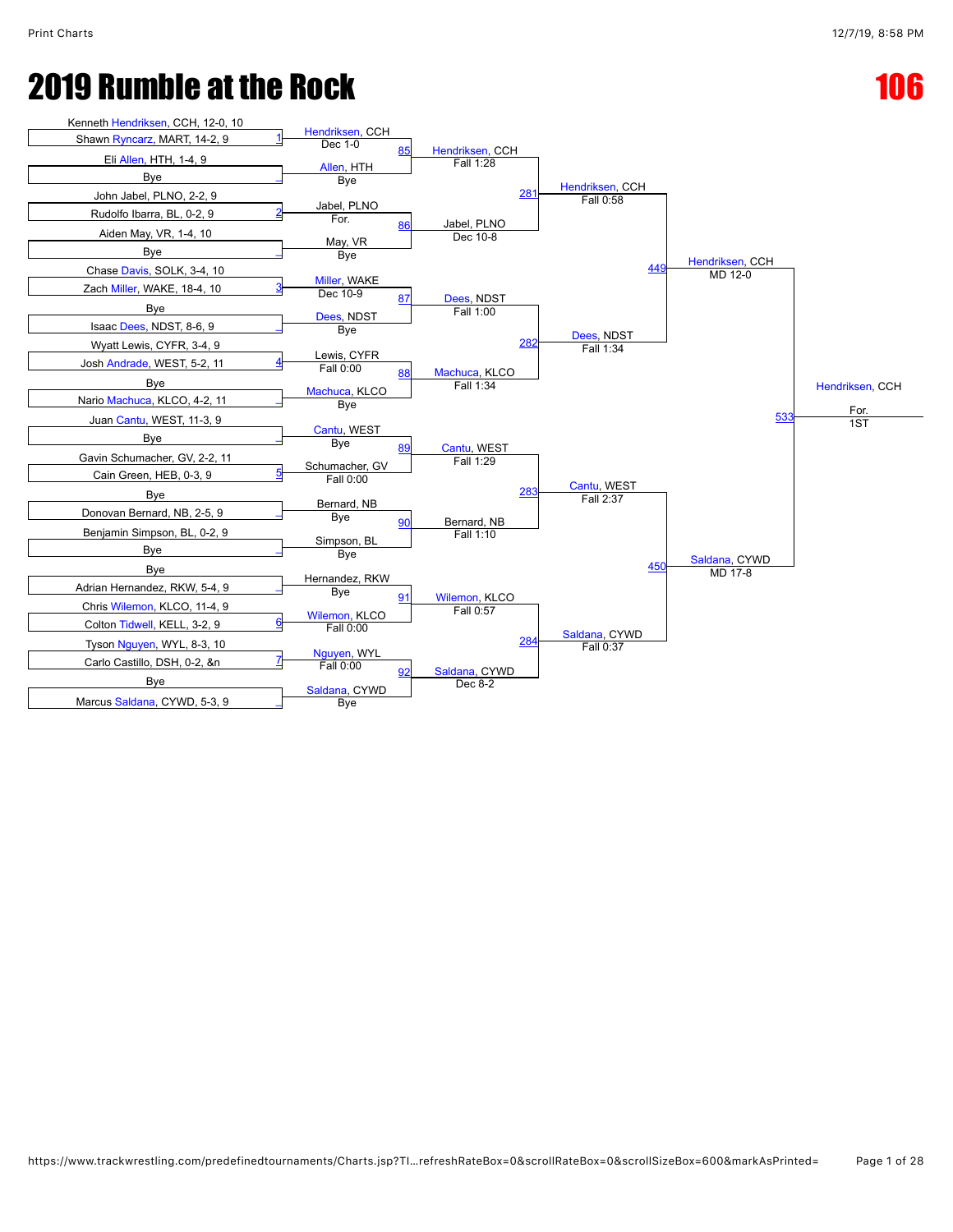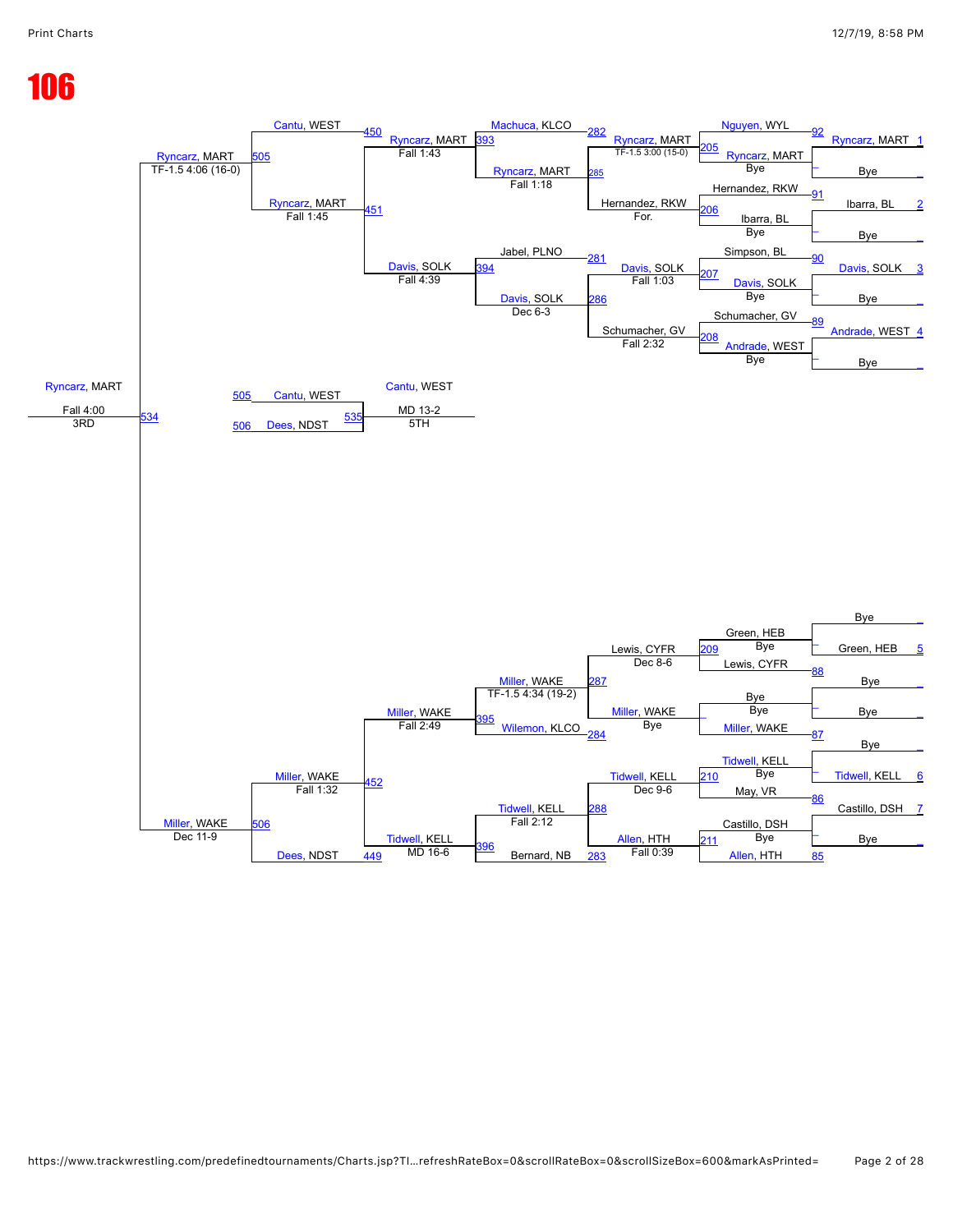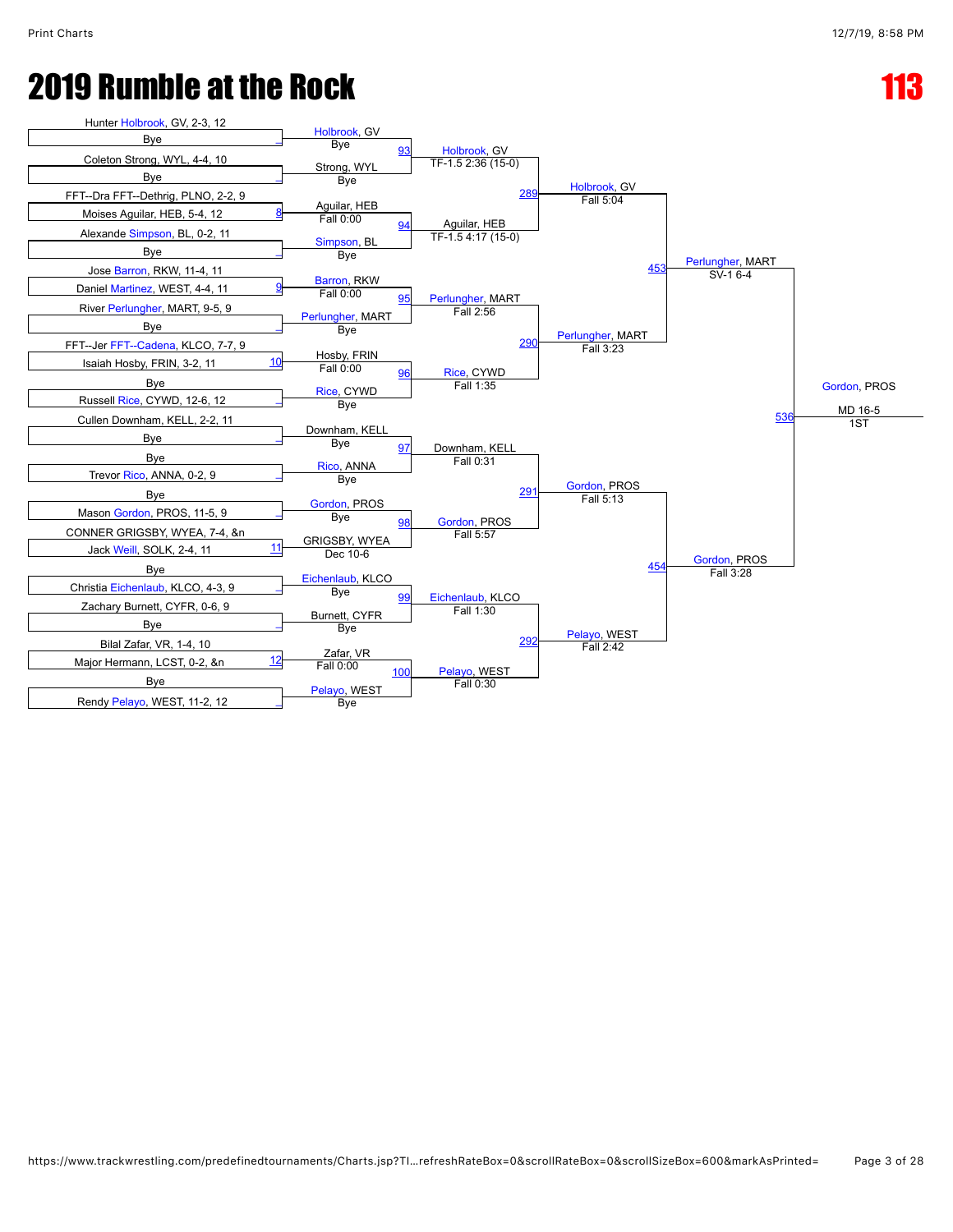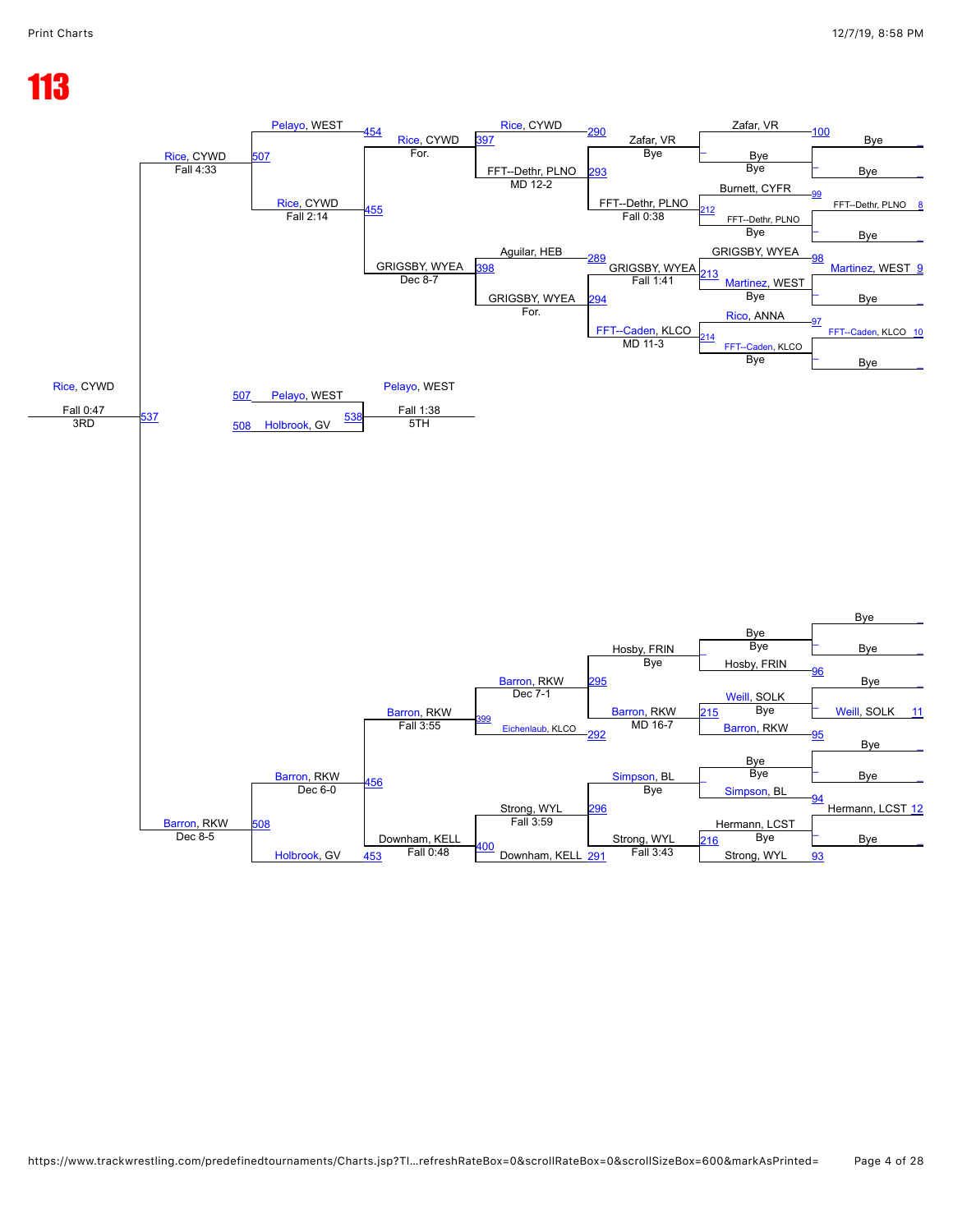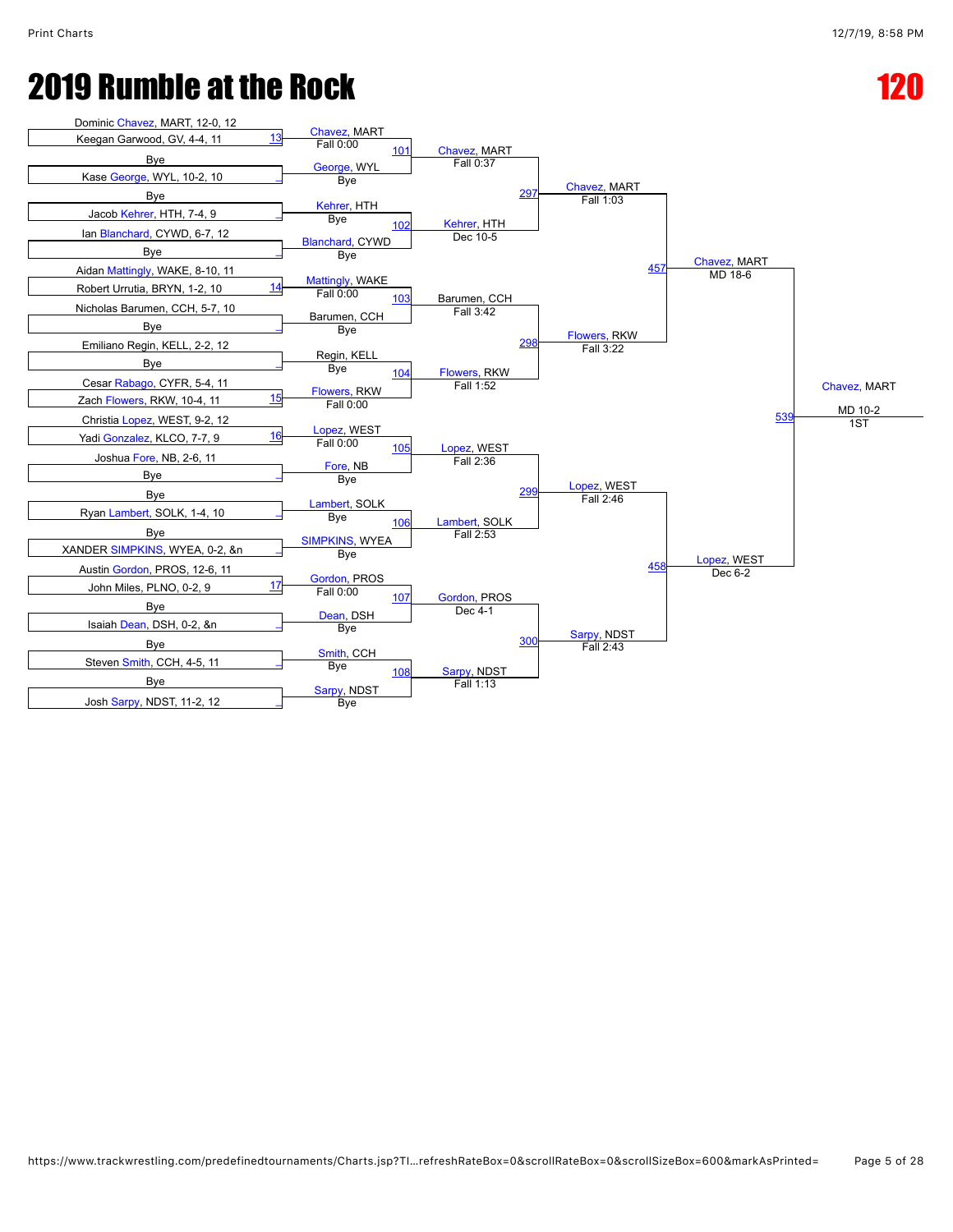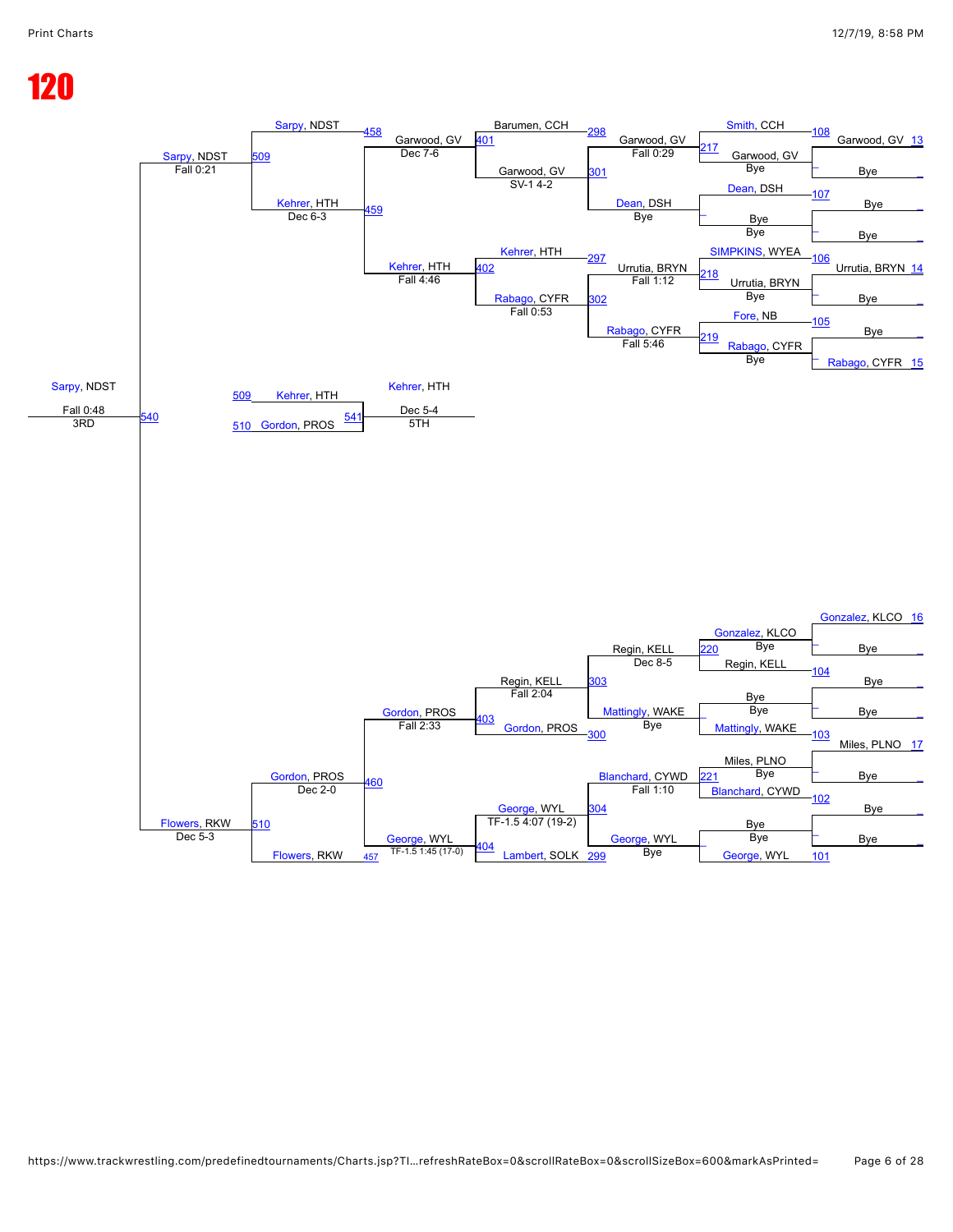## **2019 Rumble at the Rock 126 Page 126**

| Donavan Whitted, MART, 6-0, 11       |                                       |                                   |                                   |                                   |                      |
|--------------------------------------|---------------------------------------|-----------------------------------|-----------------------------------|-----------------------------------|----------------------|
| <u>18</u><br>Raul Villa, BL, 8-2, 12 | <b>Whitted, MART</b><br>Fall 0:00     |                                   |                                   |                                   |                      |
| Bye                                  | 109                                   | <b>Whitted, MART</b><br>Fall 0:39 |                                   |                                   |                      |
| Sam Lewis, CYWD, 5-10, 9             | Lewis, CYWD<br>Bye                    |                                   |                                   |                                   |                      |
| Ty Broussard, CYFR, 4-6, 11          |                                       | 305                               | <b>Whitted, MART</b><br>Fall 2:55 |                                   |                      |
| Aiden Nunn, WYL, 14-1, 12            | Nunn, WYL<br>Fall 0:00                |                                   |                                   |                                   |                      |
| Bye                                  | 110<br>Valli, PROS                    | Nunn, WYL<br>Fall 4:00            |                                   |                                   |                      |
| Christop Valli, PROS, 2-5, 10        | Bye                                   |                                   |                                   |                                   |                      |
| Ethan Carrol, PLNO, 1-2, 12          |                                       |                                   | 461                               | <b>Whitted, MART</b><br>Fall 1:55 |                      |
| Bye                                  | Carrol, PLNO<br>Bye<br>111            | Carrol, PLNO                      |                                   |                                   |                      |
| Keller Robertson, LCST, 1-2, &n      | Morales, HEB                          | Fall 5:49                         |                                   |                                   |                      |
| 20<br>Rolando Morales, HEB, 1-2, 11  | TF-1.5 0:00 (17-2)                    |                                   | Garcia, WEST                      |                                   |                      |
| Jack Snider, KELL, 2-2, 9            |                                       | 306                               | Fall 0:53                         |                                   |                      |
| Bye                                  | Snider, KELL<br>Bye<br>112            | Garcia, WEST                      |                                   |                                   |                      |
| Juan Pab Garcia, WEST, 3-3, 9        | Garcia, WEST                          | Fall 3:57                         |                                   |                                   | <b>Whitted, MART</b> |
| 21<br>Lance Ferguson, NDST, 7-5, 10  | Dec 13-12                             |                                   |                                   |                                   | Fall 4:44            |
| Zaren Anderson, HTH, 6-3, 10         |                                       |                                   |                                   | 542                               | 1ST                  |
| Bye                                  | Anderson, HTH<br>Bye<br>113           |                                   |                                   |                                   |                      |
| Mark Hayden, LCST, 1-2, &n           |                                       | Anderson, HTH<br>Fall 3:44        |                                   |                                   |                      |
| 22<br>Quentin LaCour, KLCO, 3-4, 9   | Hayden, LCST<br>Fall 0:00             |                                   |                                   |                                   |                      |
| lan Hall, BRYN, 0-2, 10              |                                       | 307                               | Anderson, HTH<br>Fall 0:49        |                                   |                      |
| Bye                                  | Hall, BRYN<br>Bye<br>114              | Vaughn, GV                        |                                   |                                   |                      |
| Bye                                  | Vaughn, GV                            | Fall 1:32                         |                                   |                                   |                      |
| Cole Vaughn, GV, 2-4, 10             | Bye                                   |                                   |                                   | Males, RKW                        |                      |
| TY JARVIS, WYEA, 5-3, &n             |                                       |                                   | 462                               | Fall 2:53                         |                      |
| 23<br>Anshul Desai, SOLK, 0-4, 10    | <b>JARVIS, WYEA</b><br>Dec 5-0<br>115 | <b>JARVIS, WYEA</b>               |                                   |                                   |                      |
| Josue Diaz, DSH, 0-2, &n             | Diaz, DSH                             | Fall 2:48                         |                                   |                                   |                      |
| Bye                                  | Bye                                   |                                   | Males, RKW                        |                                   |                      |
| Bye                                  |                                       | 308                               | Fall 0:51                         |                                   |                      |
| Larson Files, WAKE, 2-7, 9           | Files, WAKE<br>Bye<br>116             | Males, RKW                        |                                   |                                   |                      |
| Brett Green, CCAN, 14-4, 11          | Males, RKW                            | Fall 1:11                         |                                   |                                   |                      |
| 24<br>Hunter Males, RKW, 9-1, 12     | Dec 15-9                              |                                   |                                   |                                   |                      |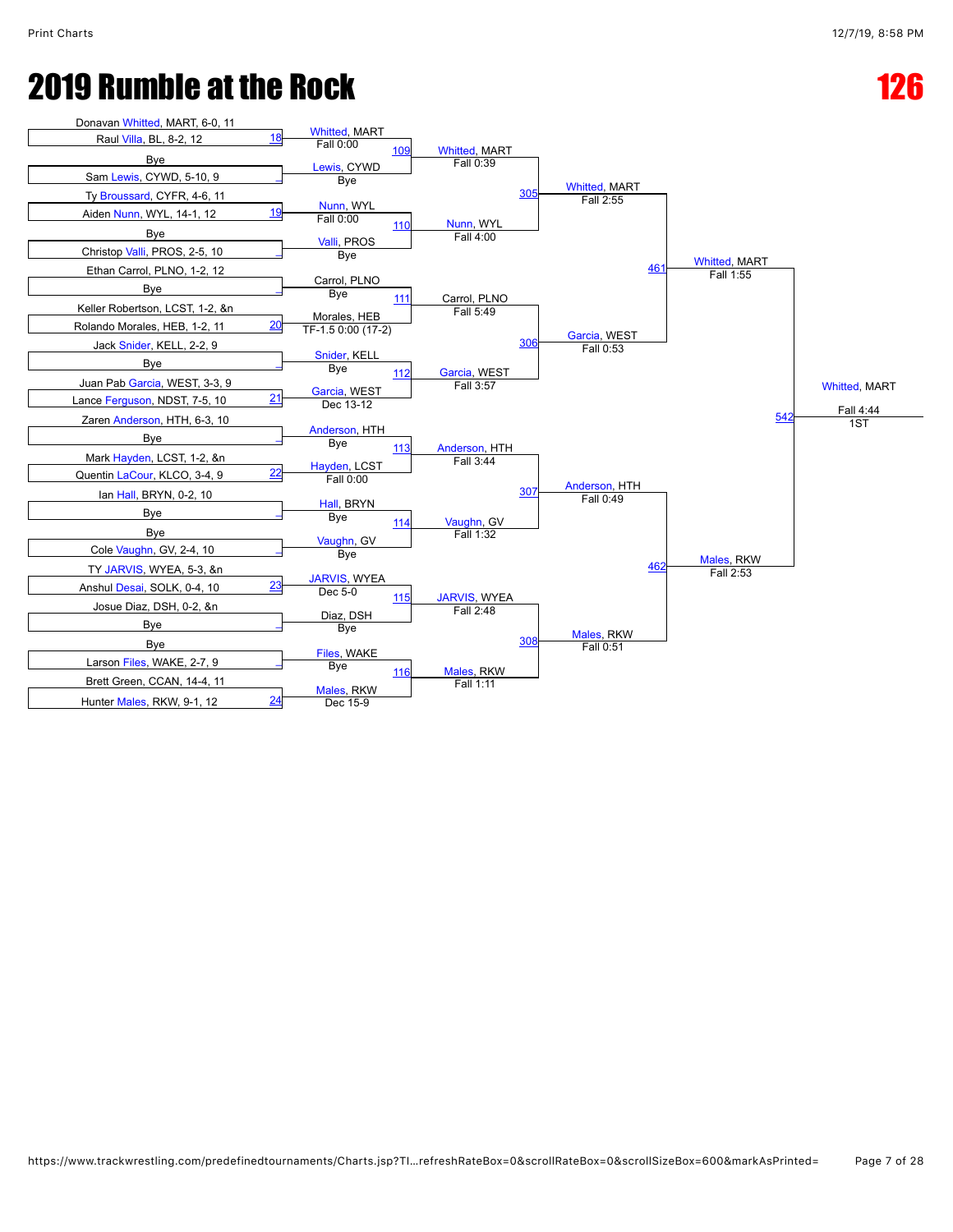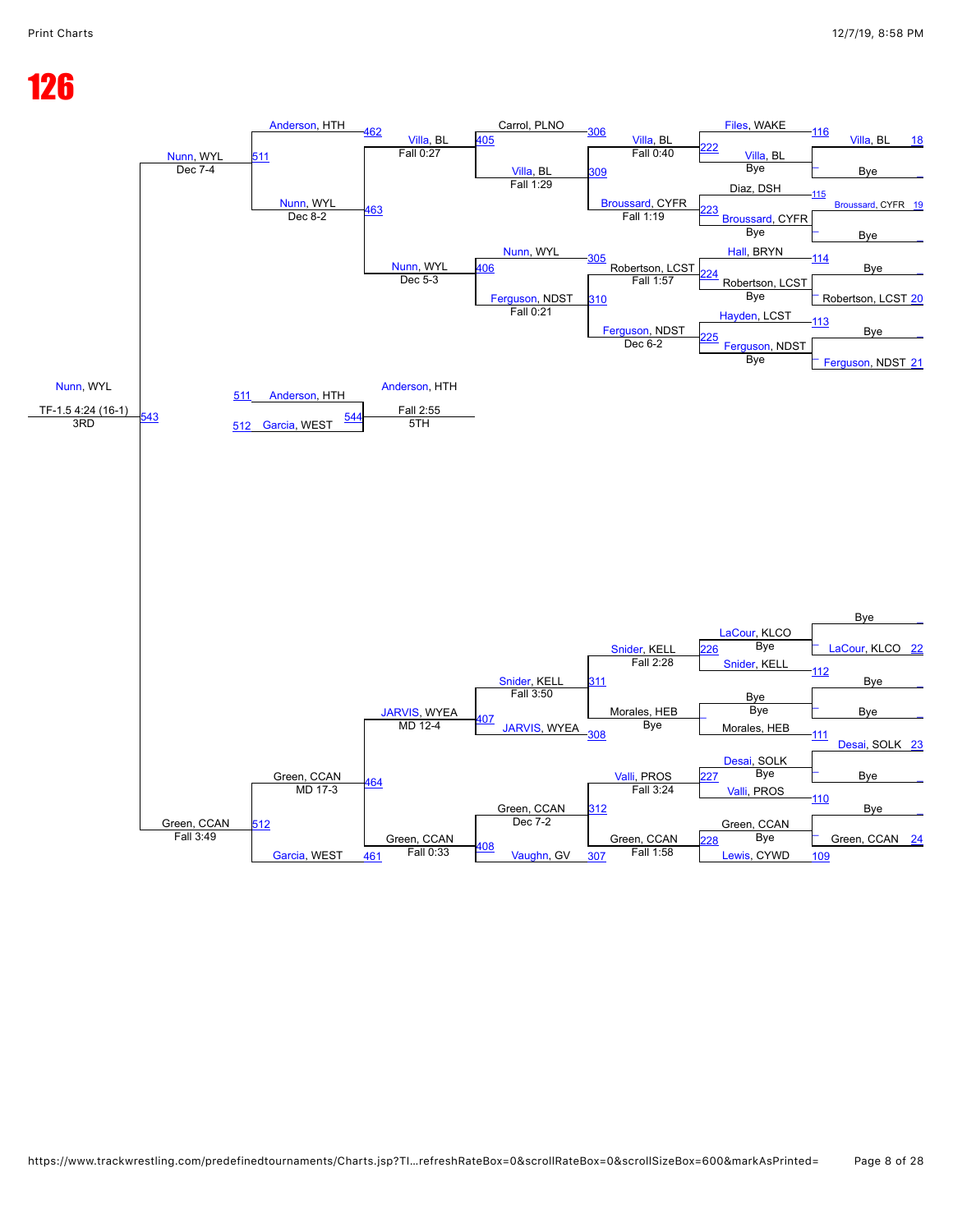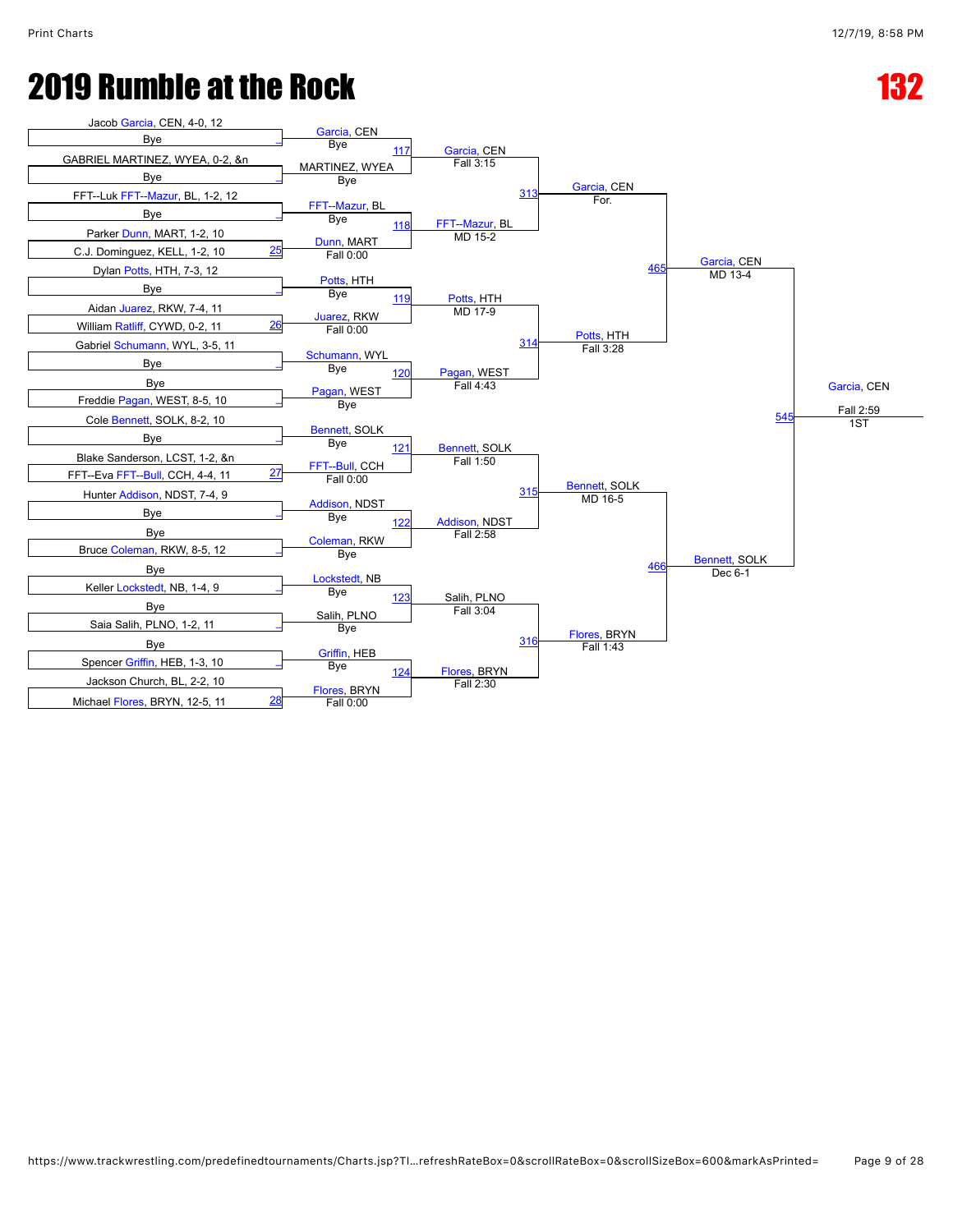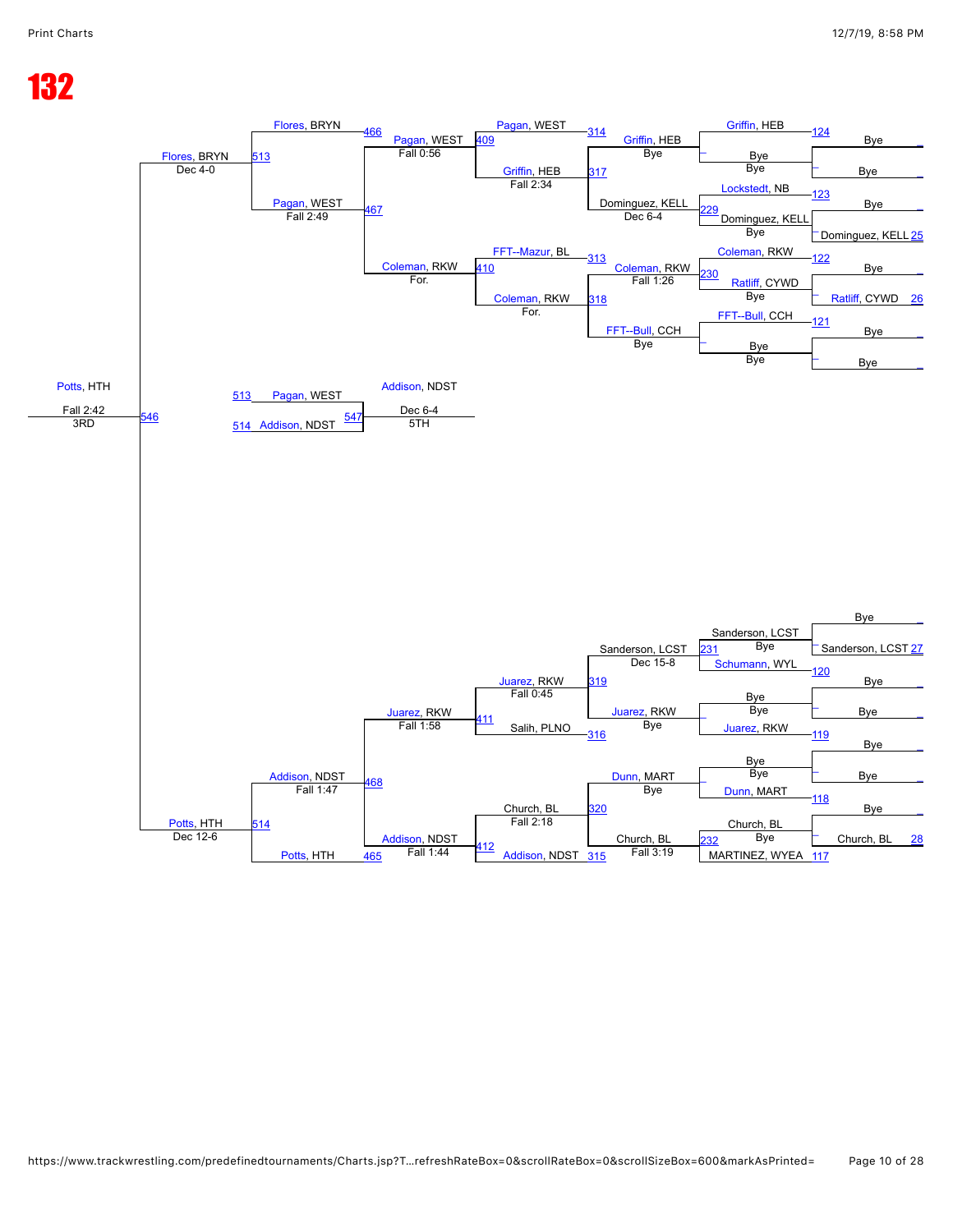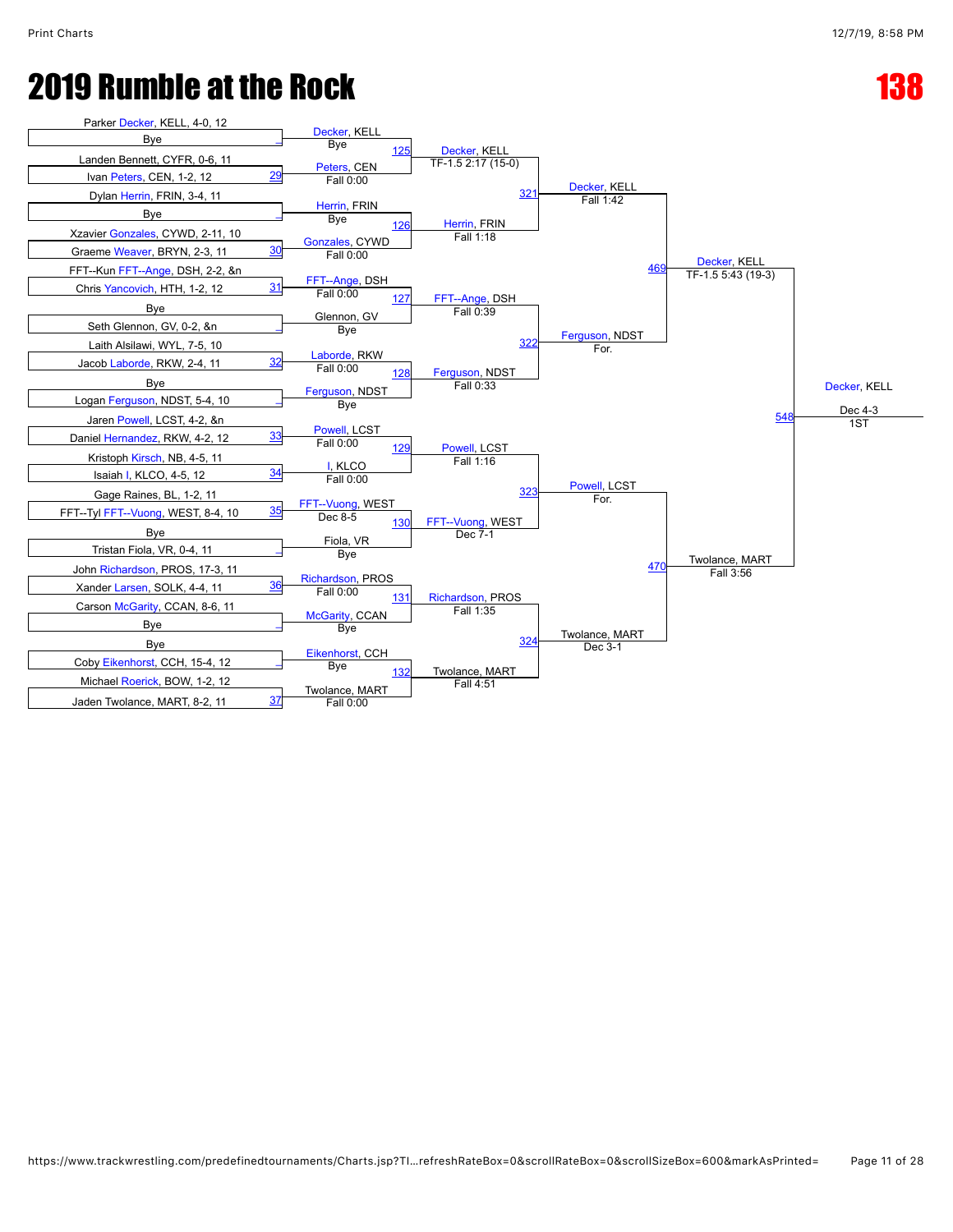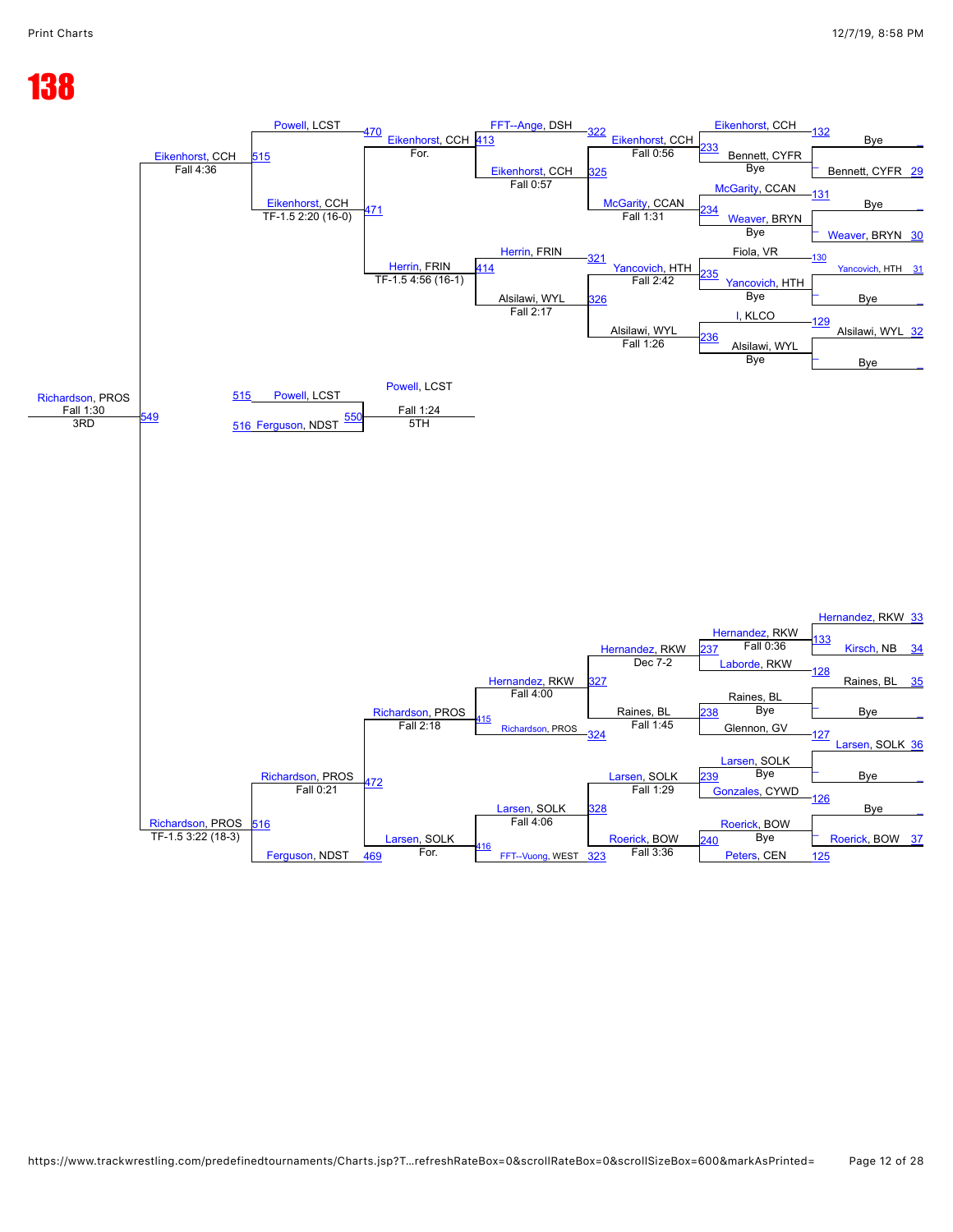| Isaiah Cates, NDST, 10-6, 11<br>Von Pascasio, CYWD, 8-8, 10 | 38        | Cates, NDST                       |                             |                             |                           |                  |
|-------------------------------------------------------------|-----------|-----------------------------------|-----------------------------|-----------------------------|---------------------------|------------------|
| Jose Patino, DSH, 1-2, &n                                   |           | Fall 0:00<br>134                  | Cates, NDST                 |                             |                           |                  |
| Chase Henley, SOLK, 0-2, 10                                 | <u>39</u> | Patino, DSH                       | Dec 12-8                    |                             |                           |                  |
| Maverick Graham, LCST, 0-2, &n                              |           | Fall 0:00                         | <b>329</b>                  | Cates, NDST                 |                           |                  |
| Dalton Hawe, WEST, 5-5, 11                                  | 40        | Hawe, WEST                        |                             | Dec 8-6                     |                           |                  |
| Bye                                                         |           | Fall 0:00<br>135                  | Stoner, RKW<br>Fall 4:18    |                             |                           |                  |
| Jarrett Stoner, RKW, 7-2, 9                                 |           | Stoner, RKW<br>Bye                |                             |                             |                           |                  |
| Charles Jackson, CYFR, 8-6, 12                              |           |                                   |                             | 473                         | Peterson, WAKE<br>Dec 6-1 |                  |
| Bye                                                         |           | Jackson, CYFR<br>Bye              |                             |                             |                           |                  |
| Xane Reeves, ANNA, 0-2, 9                                   |           | 136                               | Jackson, CYFR<br>Fall 1:53  |                             |                           |                  |
| James Stapleton, CEN, 2-2, 11                               | 41        | Stapleton, CEN<br>Fall 0:00       |                             |                             |                           |                  |
| Tyler Brown, HTH, 0-4, 11                                   |           |                                   | 330                         | Peterson, WAKE<br>Fall 4:33 |                           |                  |
| Kaden Peterson, WAKE, 9-2, 12                               | 42        | Peterson, WAKE<br>MD 12-2         |                             |                             |                           |                  |
| Nicolas Liberatore, CCH, 3-2, 12                            |           | 137                               | Peterson, WAKE<br>Fall 1:13 |                             |                           |                  |
| Luke Boatman, VR, 7-4, 11                                   | 43        | Boatman, VR<br>MD 22-9            |                             |                             |                           | Ramirez, NB      |
| Ashwin Kundeti, FRIN, 9-3, 12                               |           |                                   |                             |                             | 551                       | Fall 2:55<br>1ST |
| Jacob Losack, BRYN, 0-2, 11                                 | <u>44</u> | Kundeti, FRIN<br>Fall 0:00<br>138 | Kundeti, FRIN               |                             |                           |                  |
| Dayton Walker, PLNO, 0-2, 11                                |           | Walker, PLNO                      | Fall 1:11                   |                             |                           |                  |
| Bye                                                         |           | Bye                               |                             | Kundeti, FRIN               |                           |                  |
| Matthew Polak, BL, 0-2, 10                                  |           | Saksenberg, KLCO                  | 331                         | MD 10-1                     |                           |                  |
| Blake Saksenberg, KLCO, 4-2, 10                             | 45        | Dec 11-9<br>139                   | PONCE, WYEA                 |                             |                           |                  |
| JULIAN PONCE, WYEA, 2-2, &n                                 |           | PONCE, WYEA                       | Fall 2:50                   |                             |                           |                  |
| SEHYUN (JUNG, CCH, 2-8, 11                                  | 46        | Fall 0:00                         |                             |                             | Ramirez, NB               |                  |
| Seth Hovanets, LCST, 1-2, &n                                |           | <b>McNalley, PROS</b>             |                             | 474                         | Fall 1:58                 |                  |
| Colin McNalley, PROS, 6-8, &n                               | 47        | Fall 0:00<br>140                  | Smith, RKW                  |                             |                           |                  |
| Chaz Smith, RKW, 11-2, 10                                   |           | Smith, RKW                        | MD 15-3                     |                             |                           |                  |
| Bye                                                         |           | Bye                               |                             | Ramirez, NB                 |                           |                  |
| Matthew Scoma, KELL, 0-2, 12                                |           | Alhazma, WYL                      | 332                         | Dec 9-4                     |                           |                  |
| Sulienma Alhazma, WYL, 11-3, 10                             | <u>48</u> | Fall 0:00<br>141                  | Ramirez, NB                 |                             |                           |                  |
| Lexi Banks, MART, 9-5, 10                                   |           | Ramirez, NB                       | Fall 4:44                   |                             |                           |                  |
| Tyler Ramirez, NB, 6-1, 12                                  | <u>49</u> | MD 13-2                           |                             |                             |                           |                  |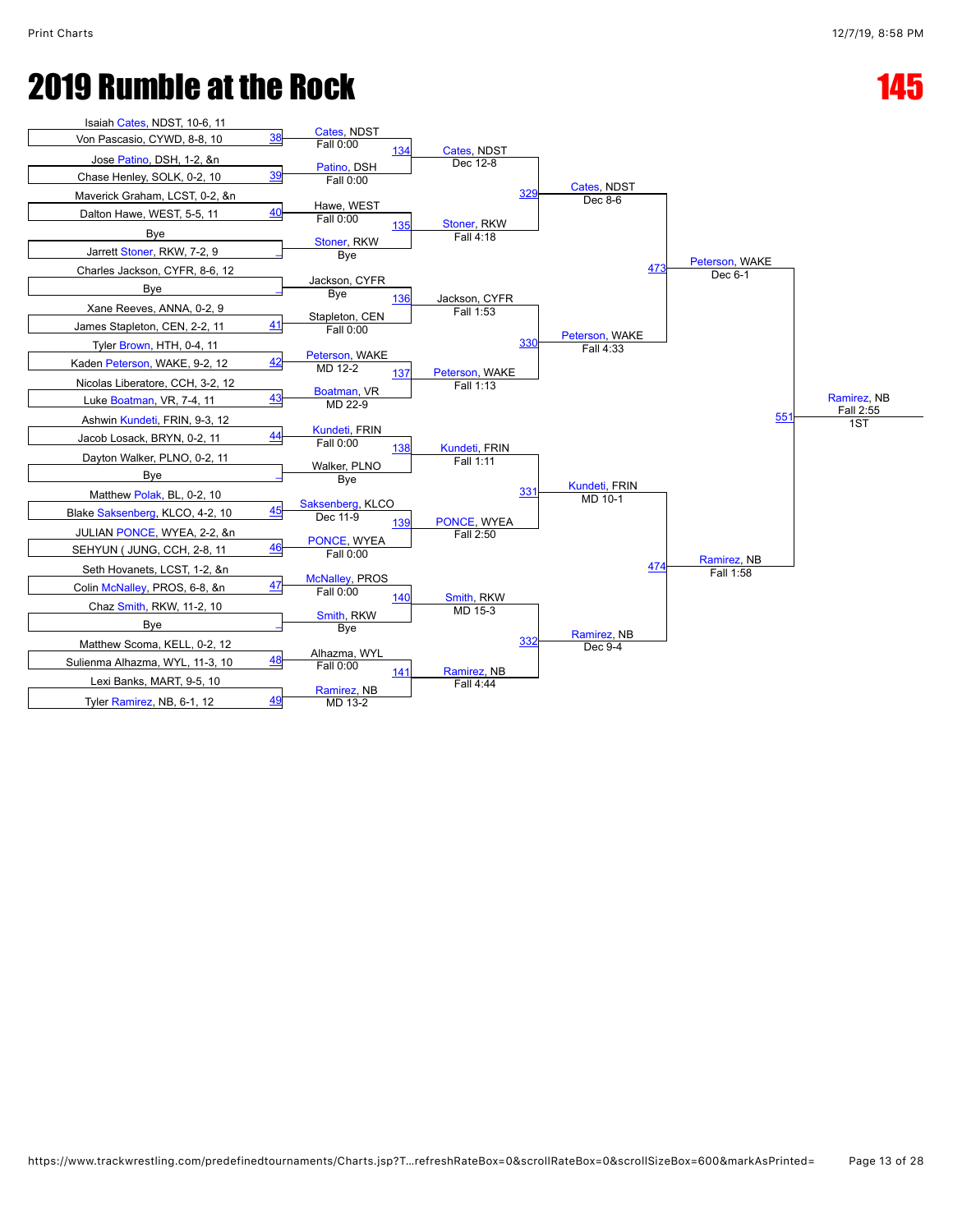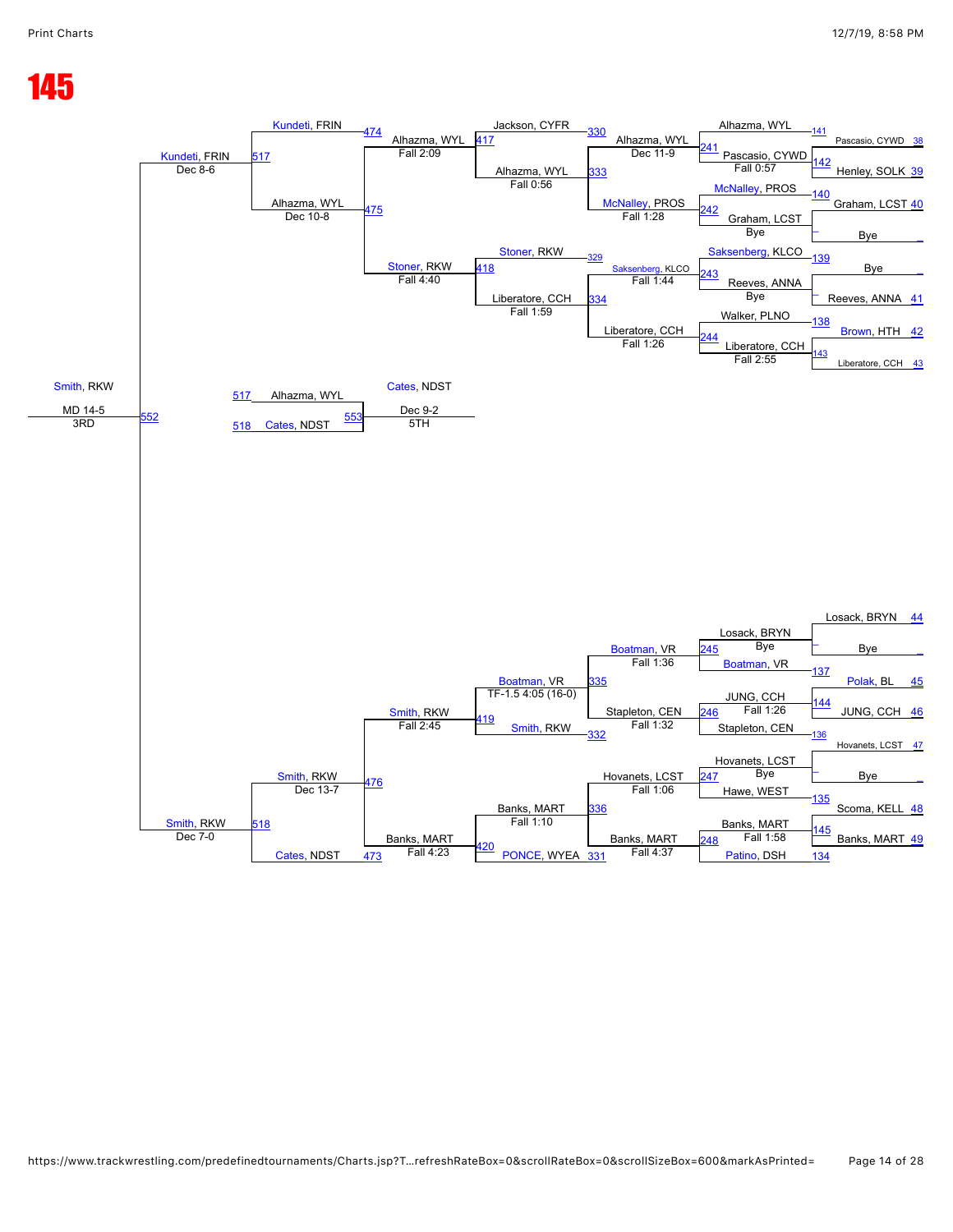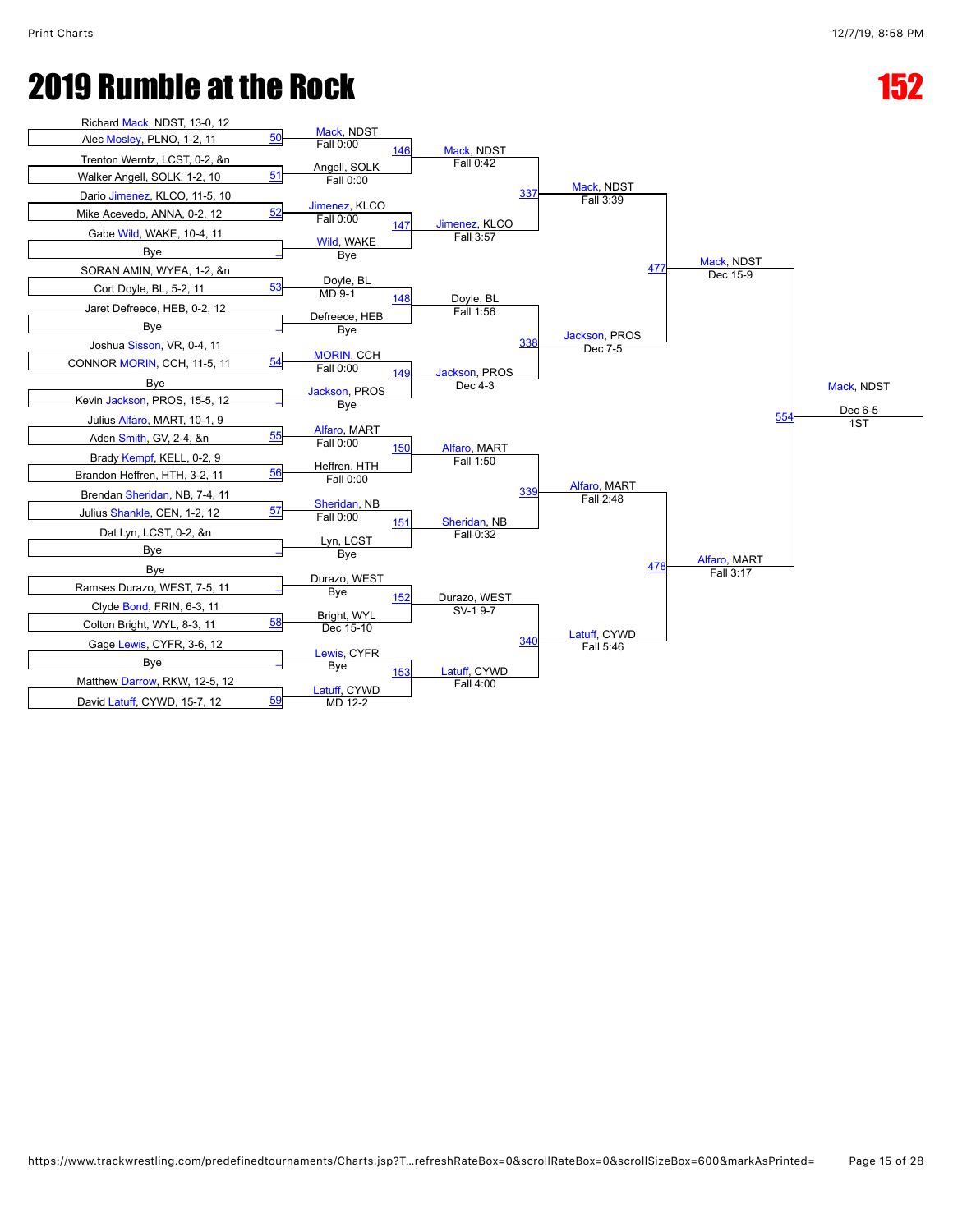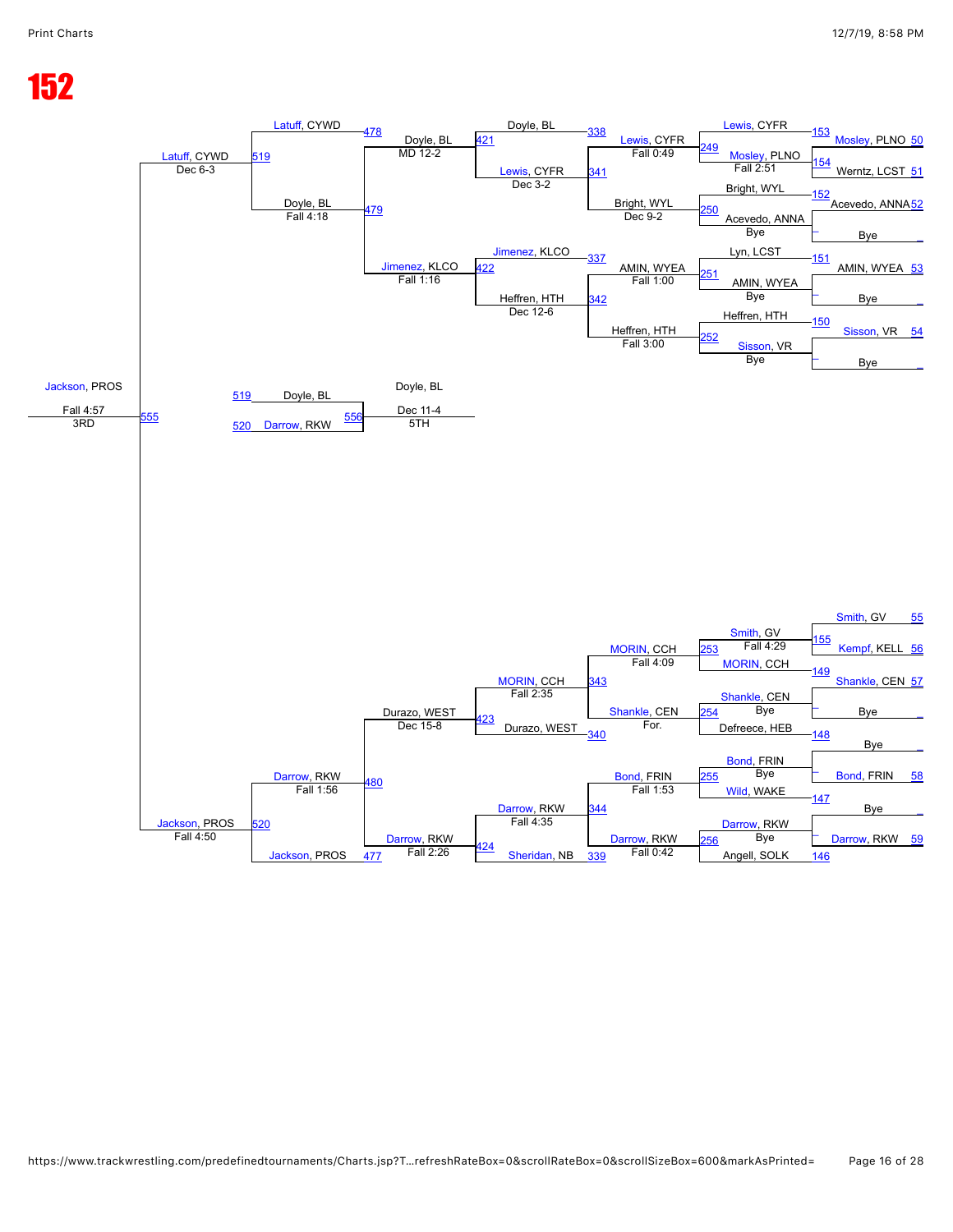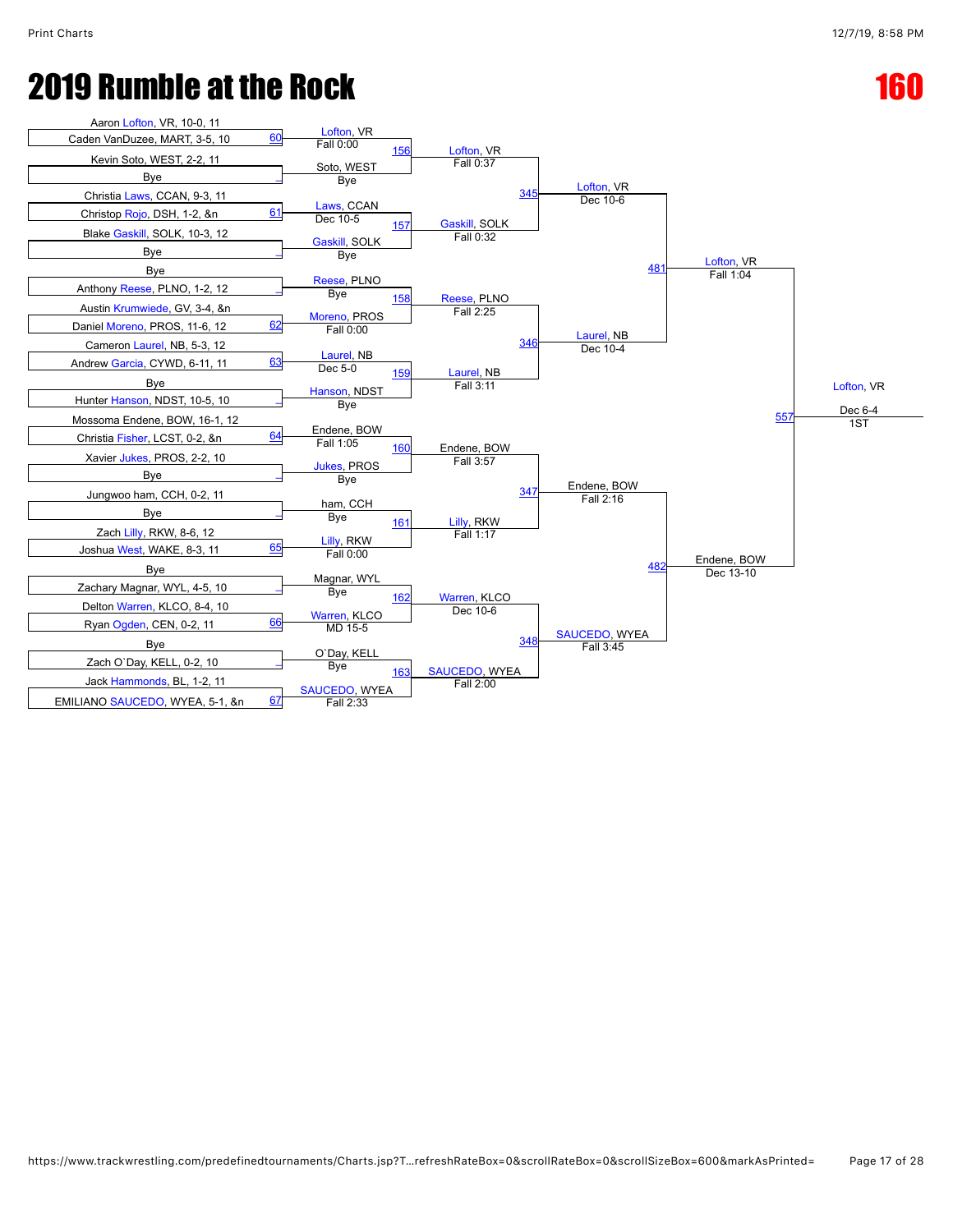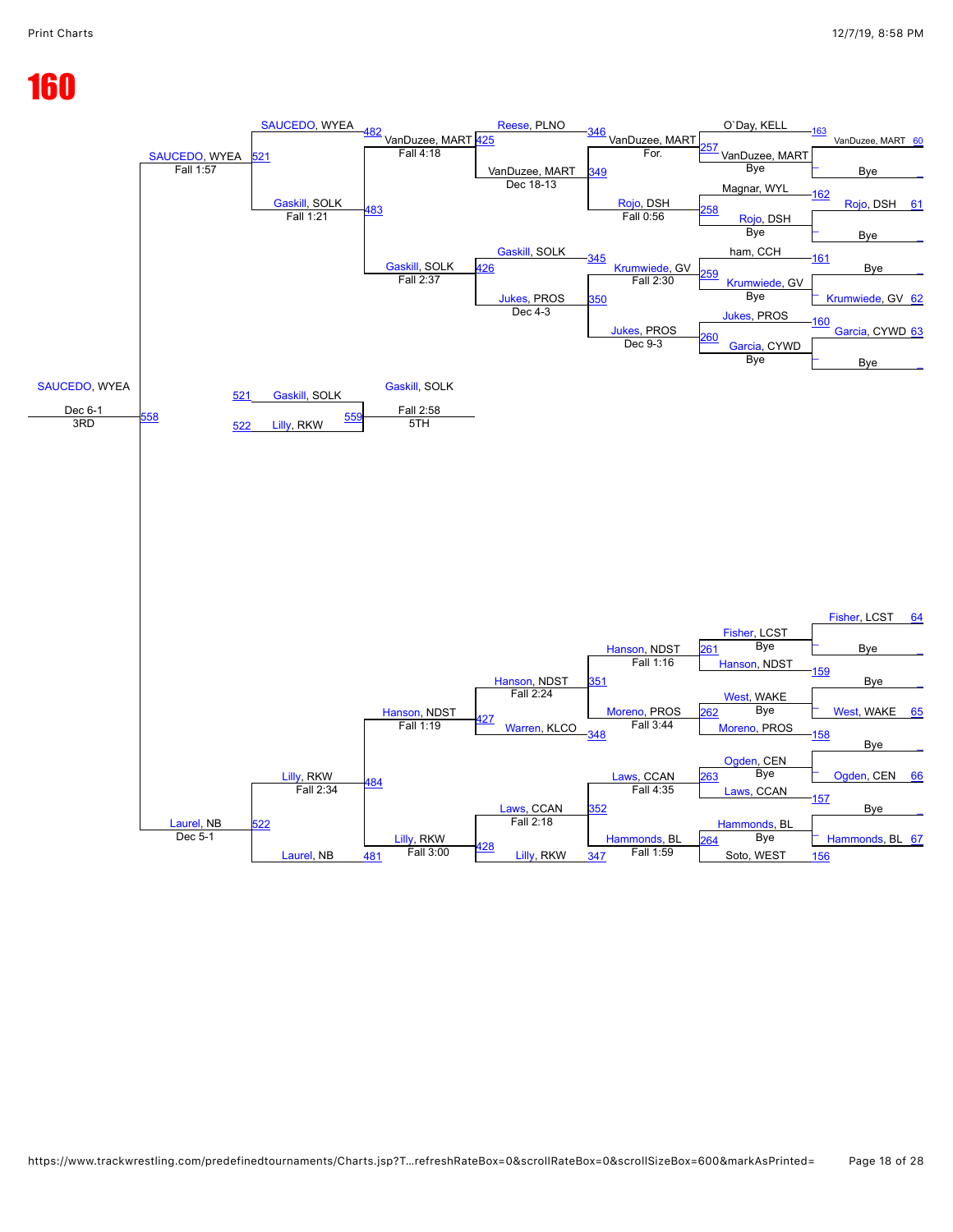

https://www.trackwrestling.com/predefinedtournaments/Charts.jsp?T…refreshRateBox=0&scrollRateBox=0&scrollSizeBox=600&markAsPrinted= Page 19 of 28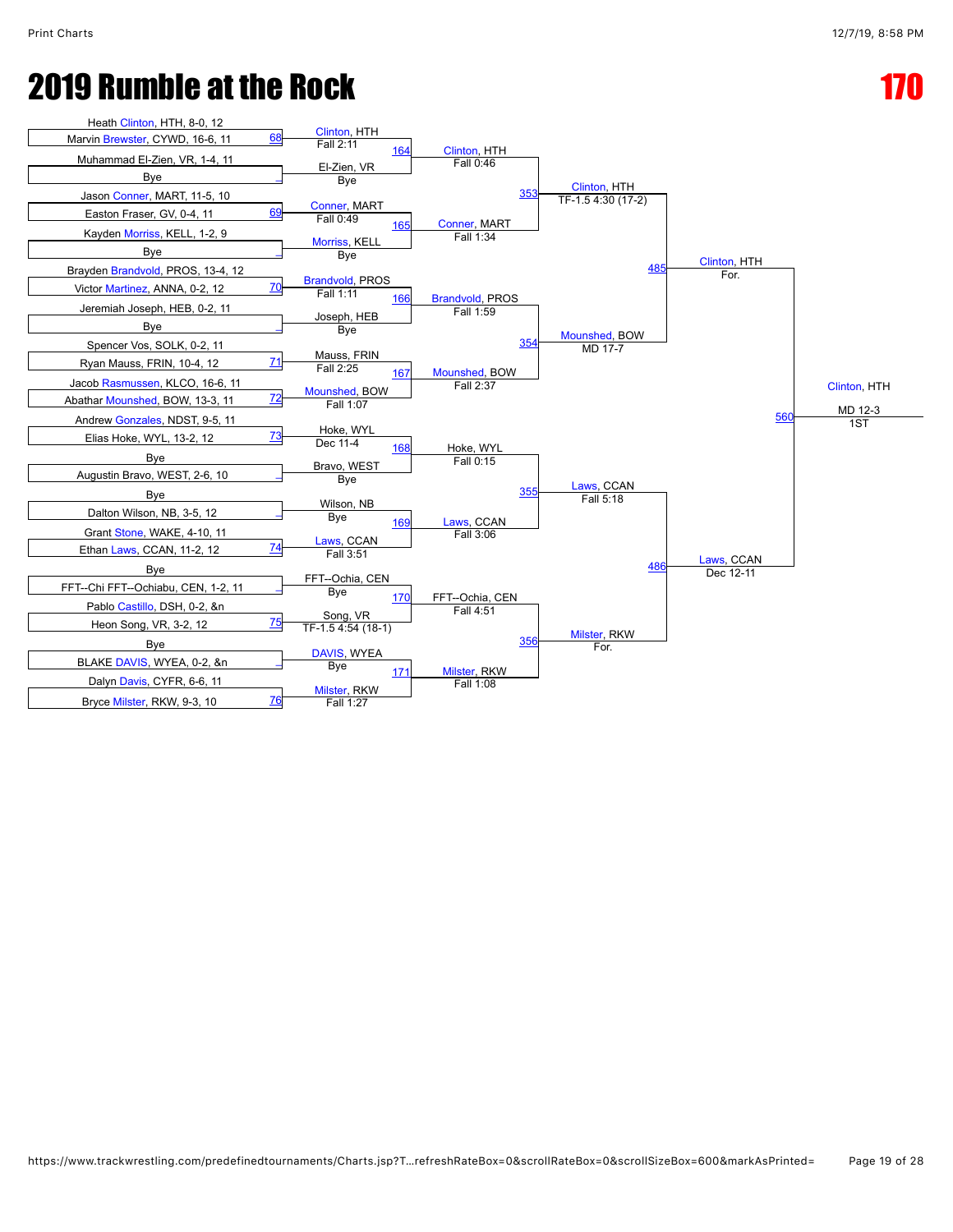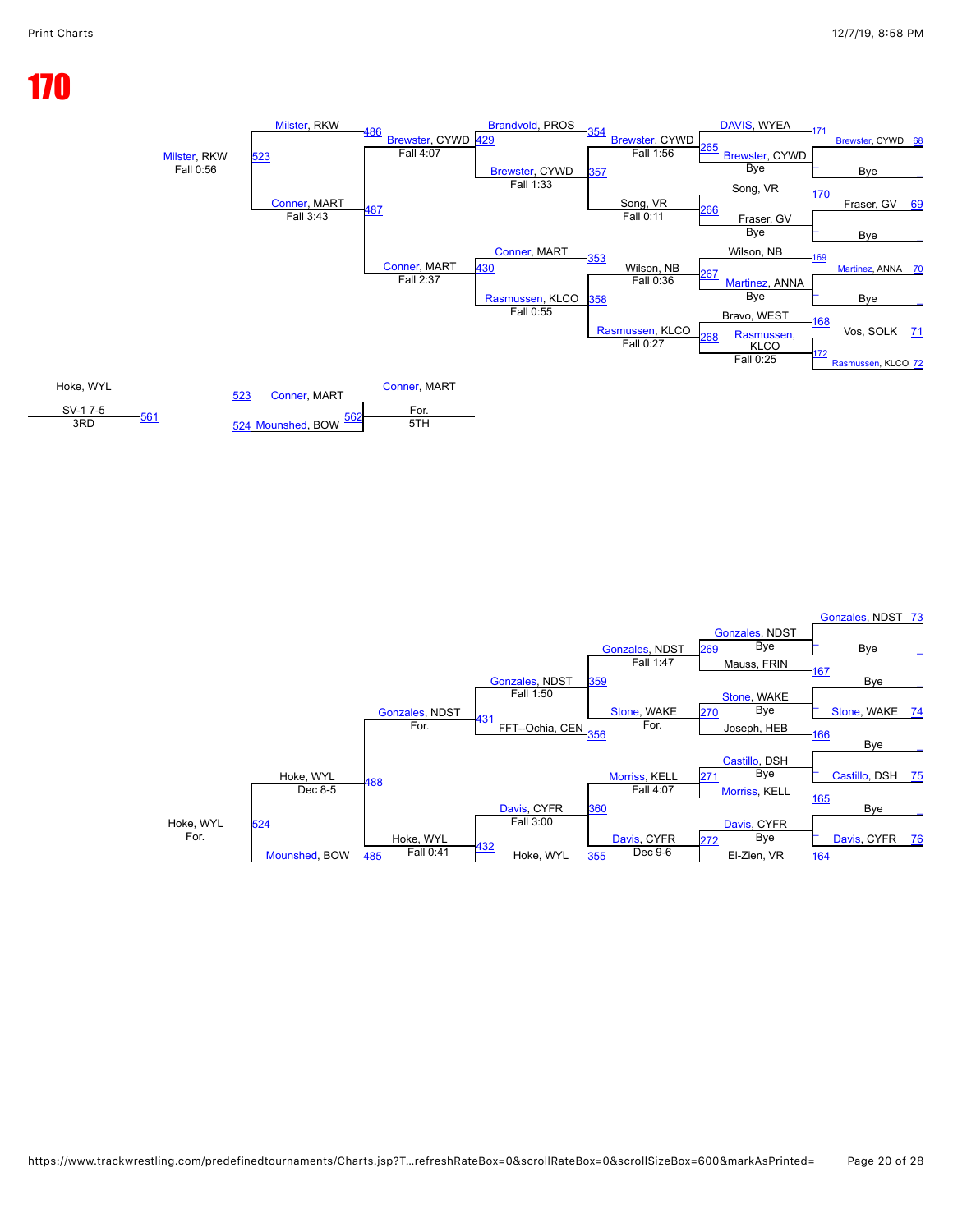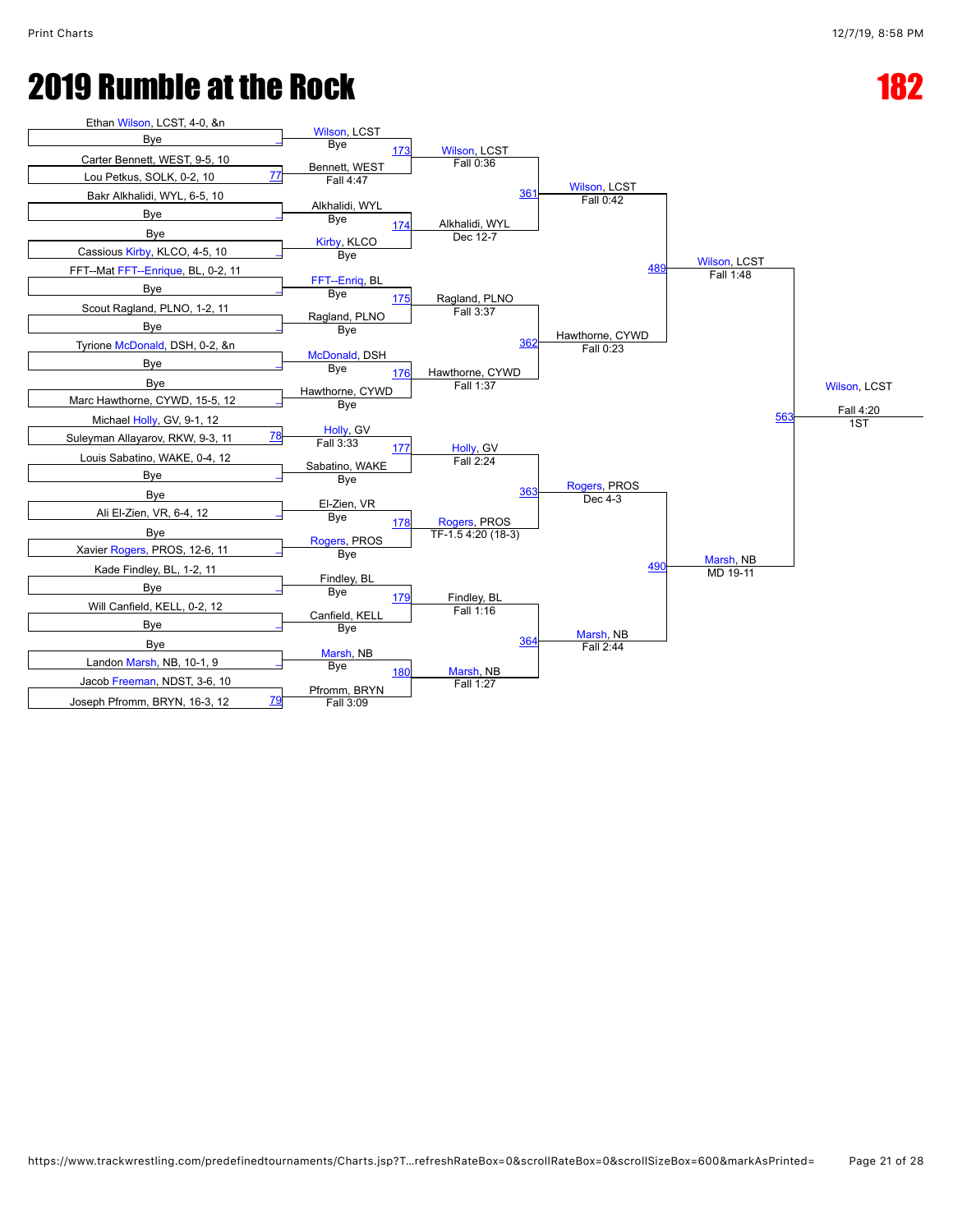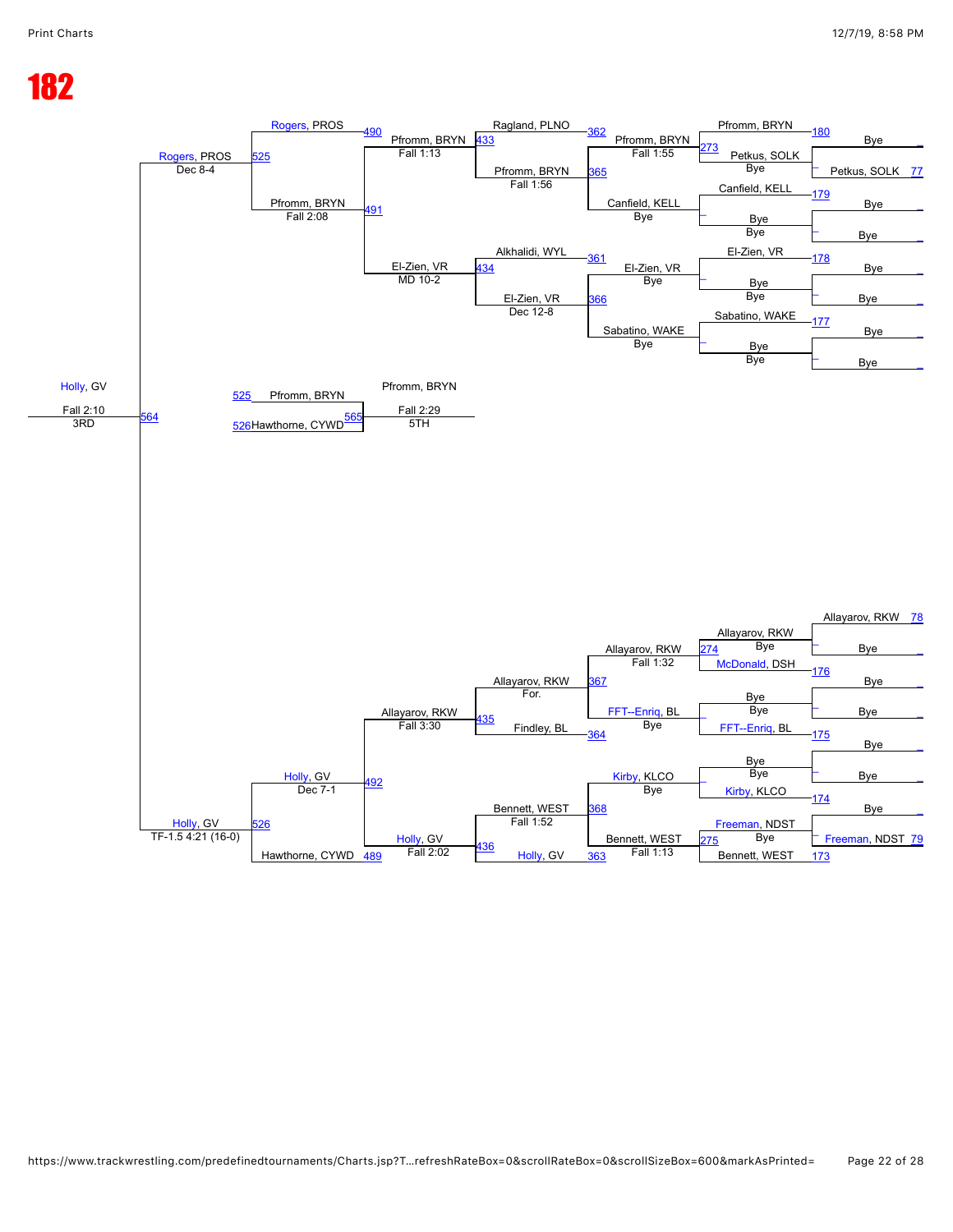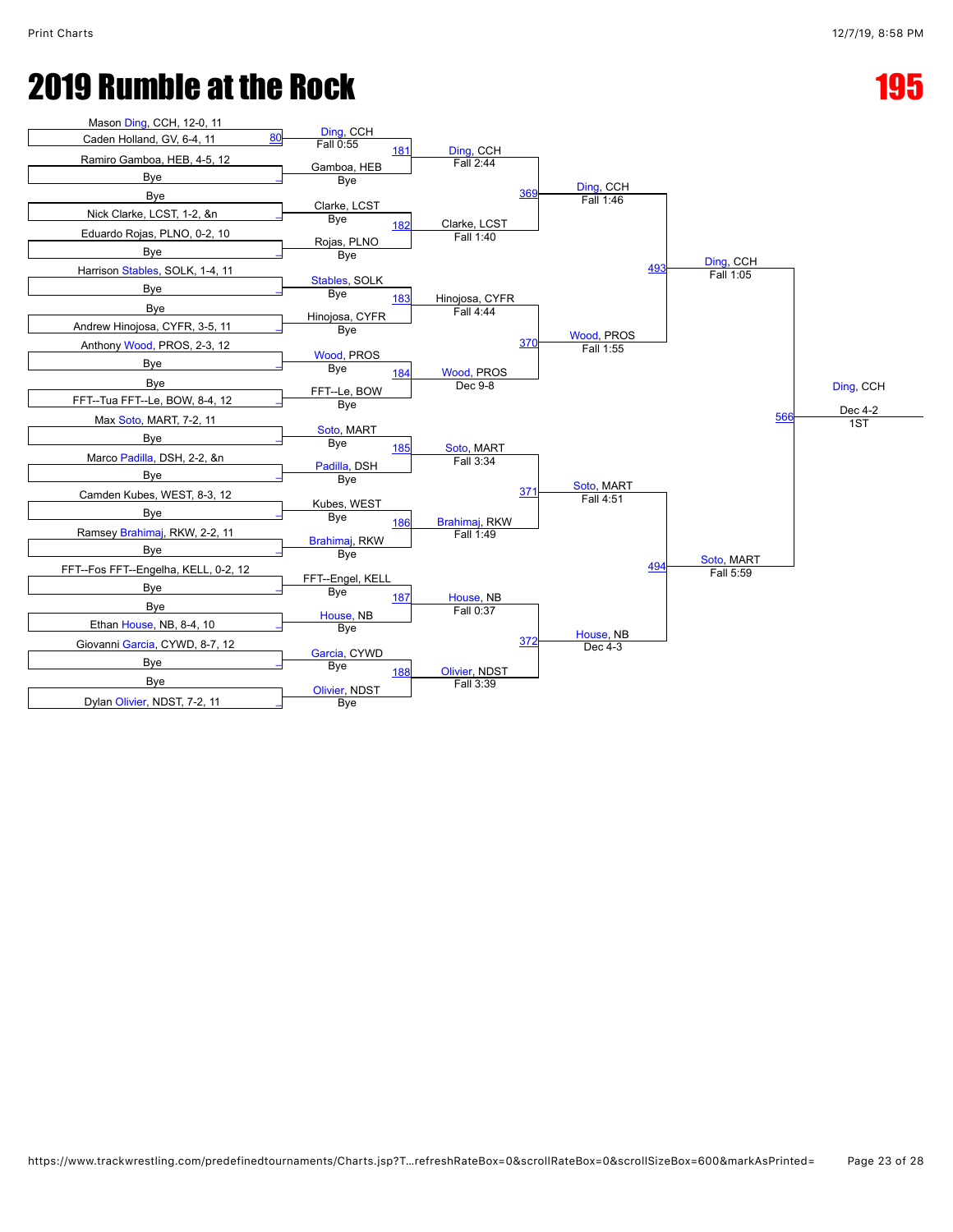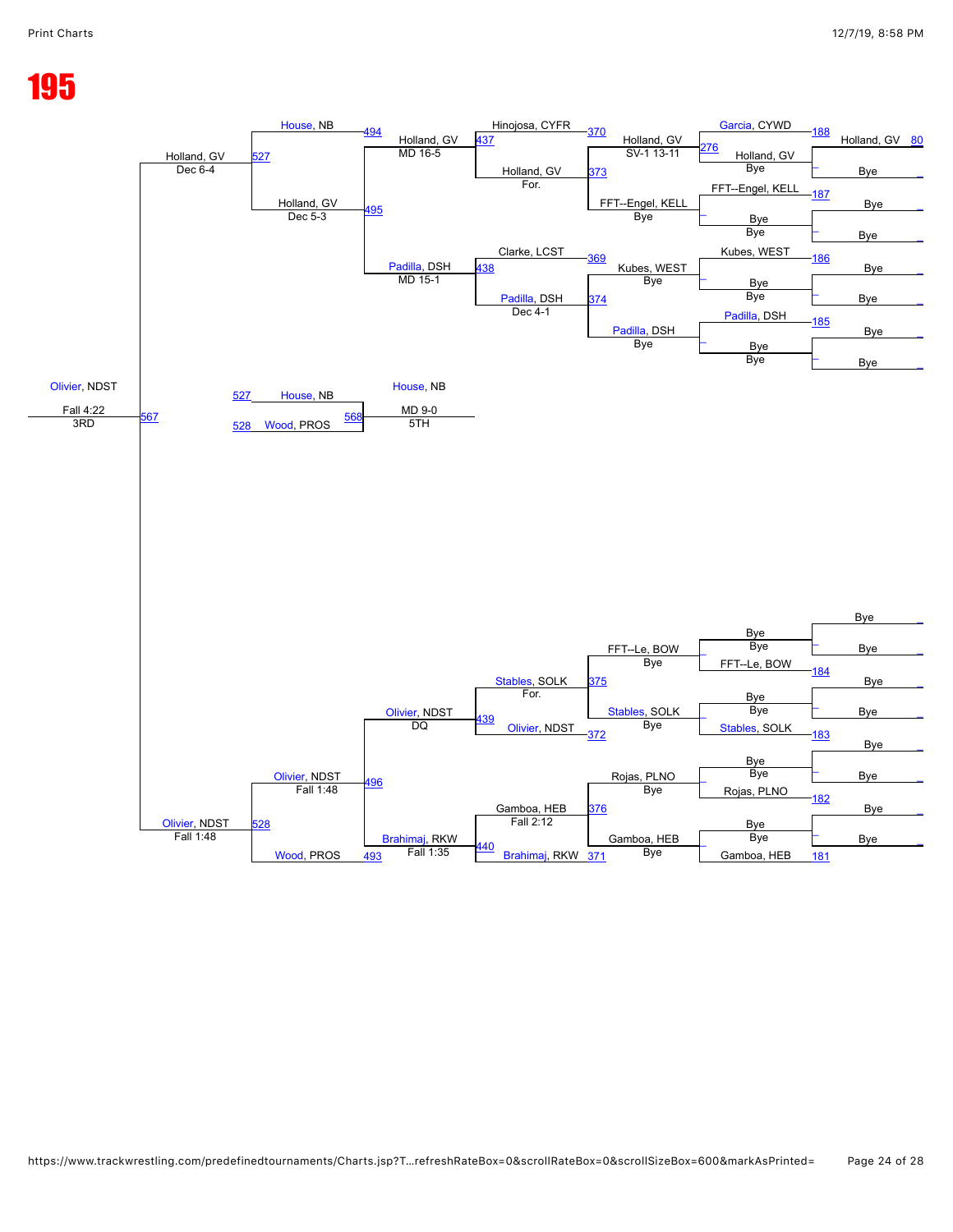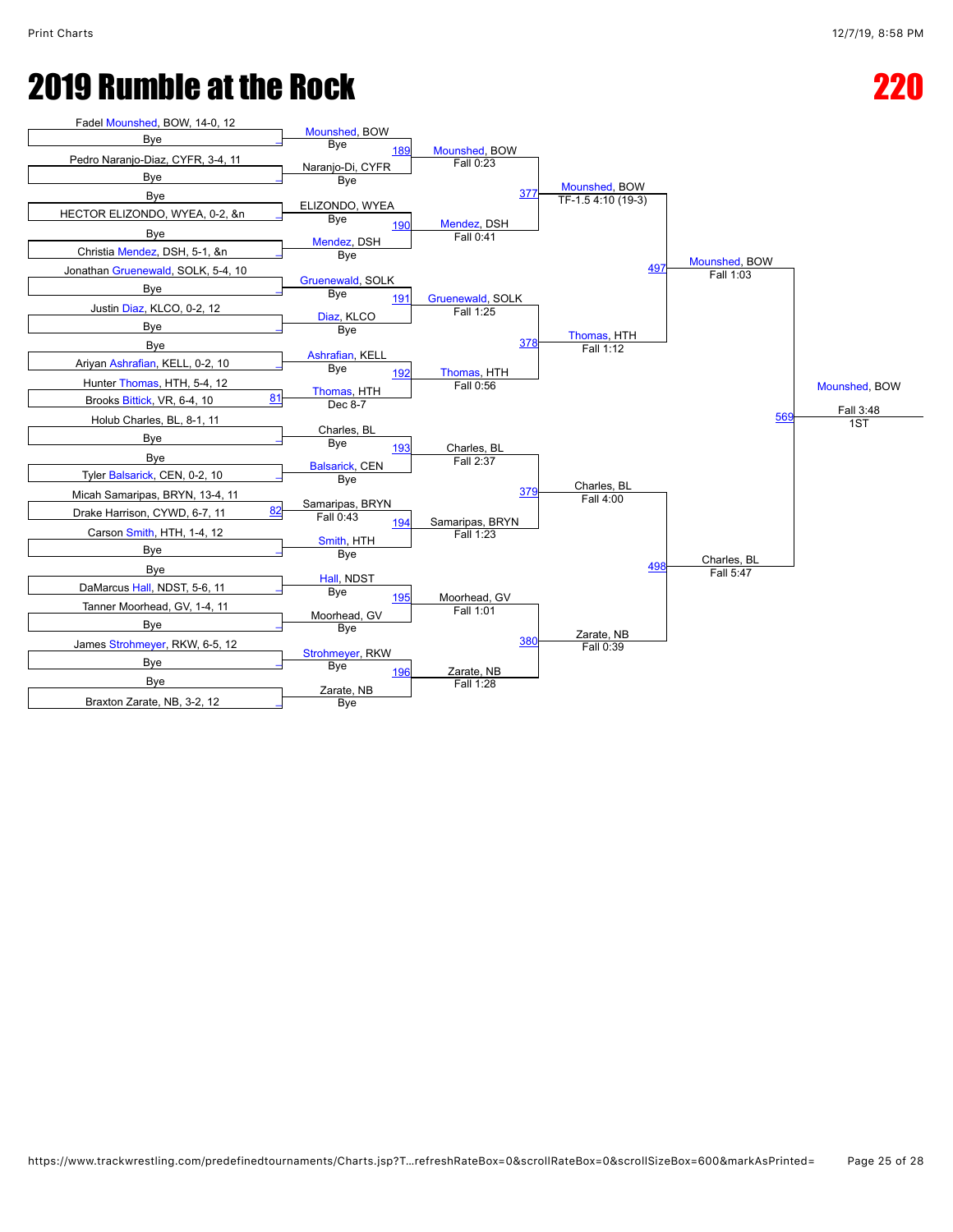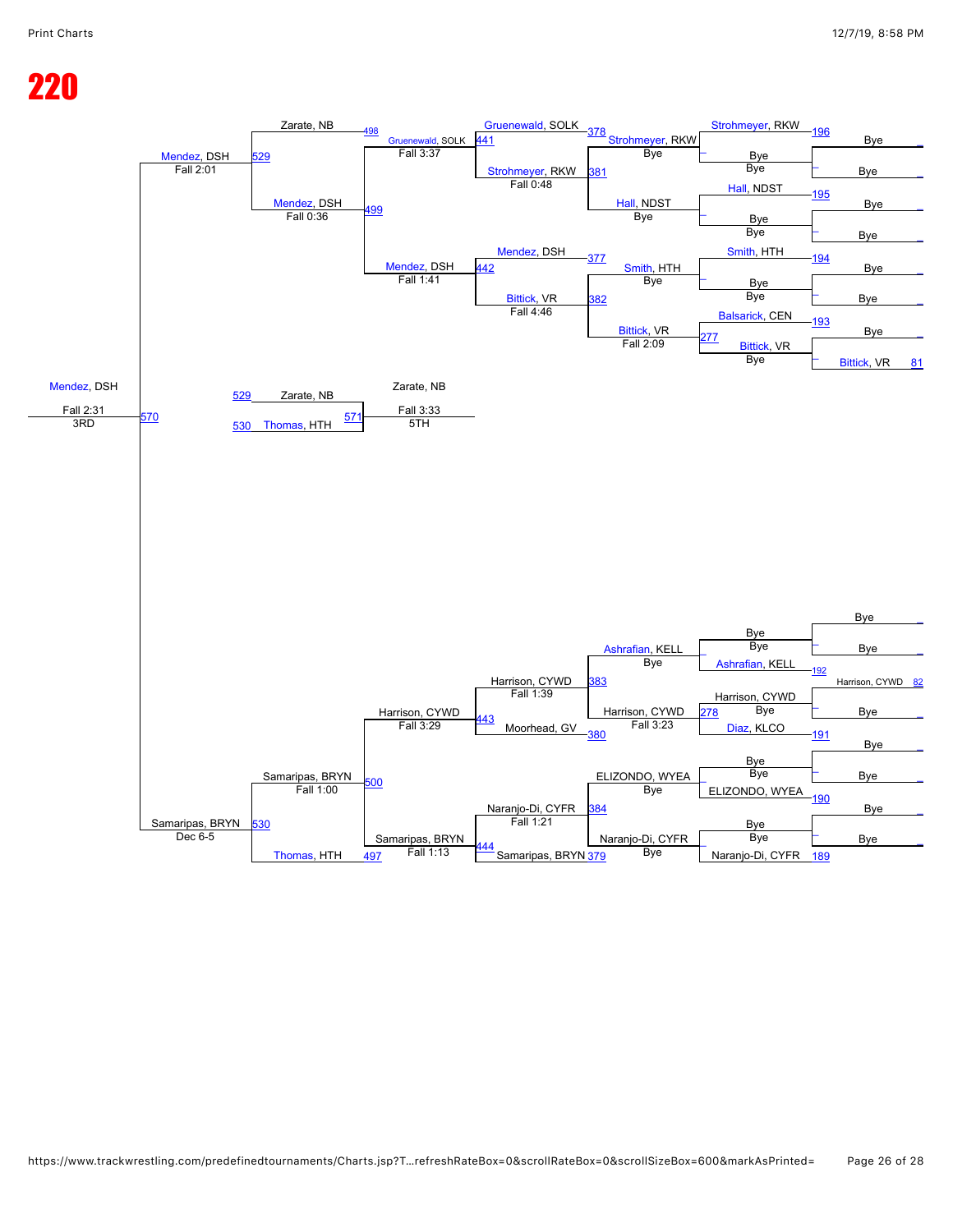